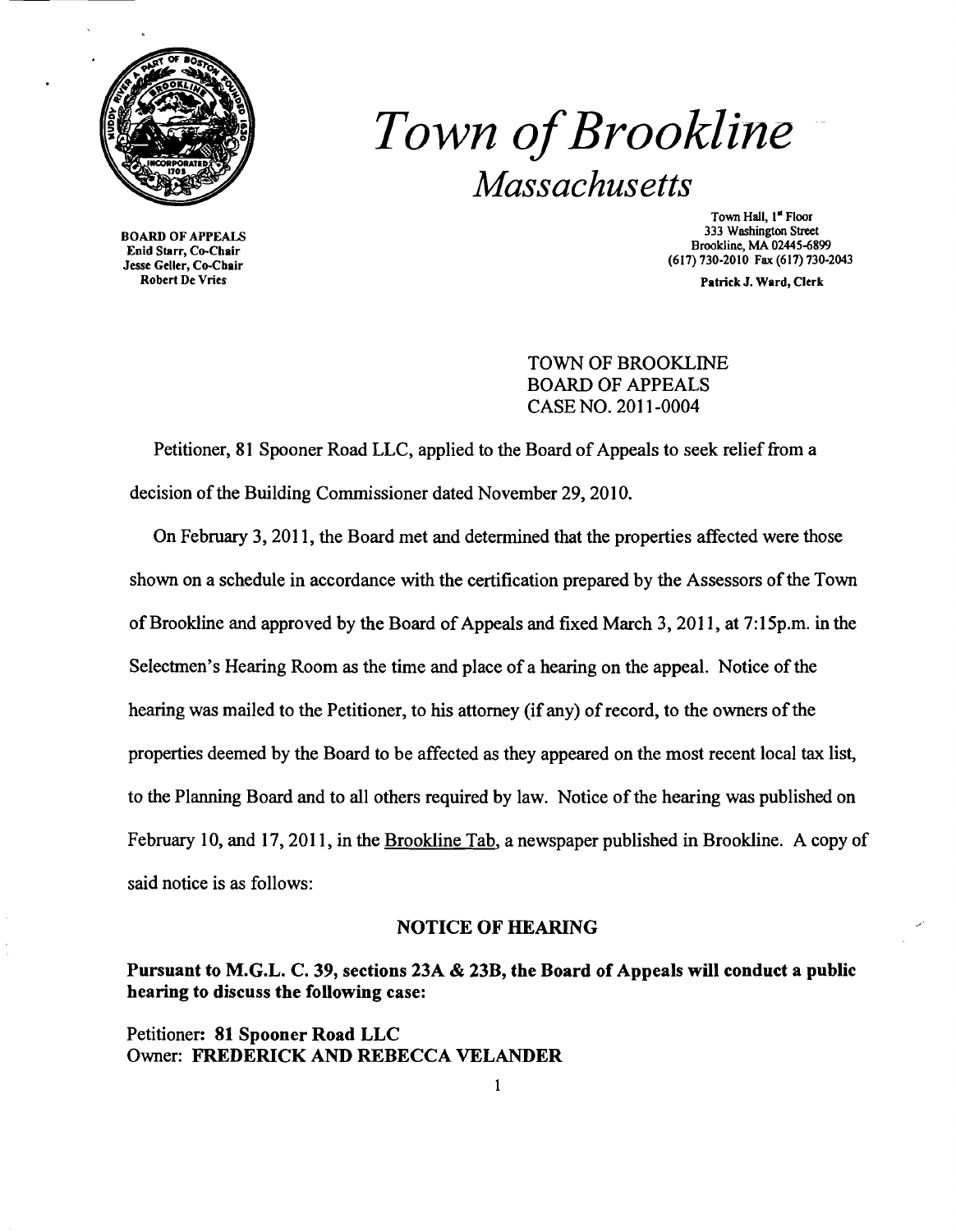Location of Premises: 81 SPOONER RD Date of Hearing: March 17, 2011 Time of Hearing: 7:30PM Place of Hearing: Selectmen's Hearing Room, 6th. floor

A public hearing will be held for a variance and/or special permit from:

#### To consider an Appeal of the decision of the Brookline Building Commissioner dated November 29,2010 relative to 81 Spooner Road

Said premise located in a S-10 (single-family) residence district.

*Hearings, once opened, may be continued by the Chair to a date and time certain. No further notice will be mailed to abutters or advertised in the TAB. Questions regarding whether a hearing has been continued, or the date and time ofany hearing may be directed to the Zoning Administrator at* 617-734-2134 *or check meeting calendar at:http://calendars. town. brookline.ma. uslMasterTownCalandarl?FormID=158.* 

The Town of Brookline does not discriminate on the basis of disability in admission to, access to, *or operations ofits programs, services or activities. Individuals who need auxiliary aidsfor effective communication in programs and services of the Town of Brookline are invited to make their needs known to the* ADA *Coordinator, Stephen Bressler, Town ofBrookline,* 11 *Pierce Street, Brookline, MA 02445. Telephone:* (617) *730-2330; TDD* (617) *730-2327.* 

## Enid Starr Jesse Geller Robert De Vries

At the time and place specified in the notice, this Board held a public hearing. Present at the

hearing was Chairman, Jesse Geller and Board Members Enid Starr and Jonathan Book. The

Petitioner, was represented by Attorney Jeffrey P. Allen, Denner Pellegrino LLP, 4 Longfellow

Place,  $35<sup>th</sup>$  Floor, Boston, MA 02114.

This is an appeal of the decision of the Building Commissioner, dated November 29, 2010, declining enforcement action against the owners of 81 Spooner Road with respect t to compliance of the Zoning By-laws.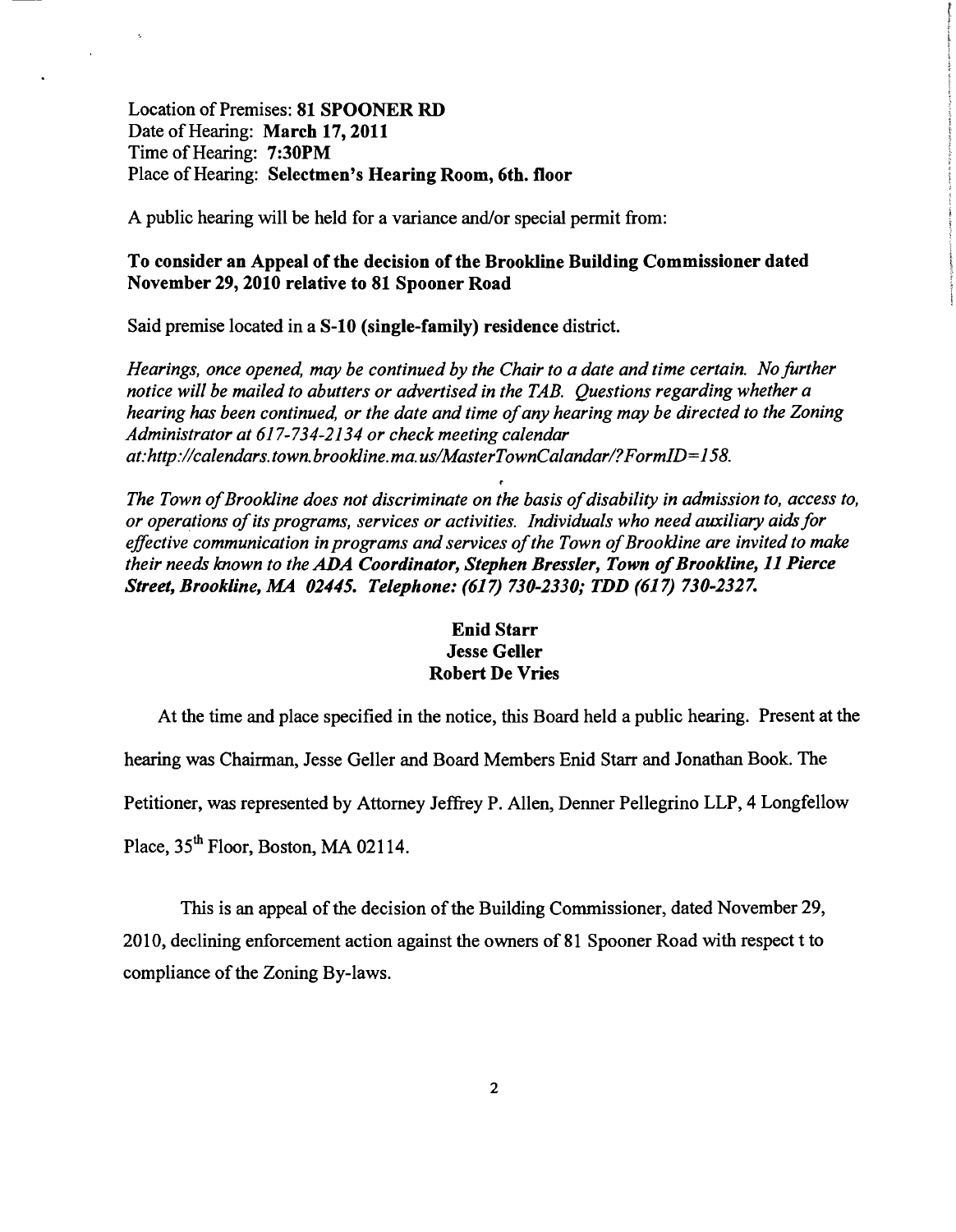Attorney Jeffrey P. Allen, of Denner Pellegrino LLP, 4 Longfellow Place, Boston, Massachusetts 02114, representing the applicant 81 Spooner Road LLC, waived the reading of the notice.

Zoning Board of Appeals Member Enid Starr stated that she recently had neck surgery, but believes she is both able and capable to sit and hear this case. She asked if anyone had any objections. Attorney Allen stated that neither he nor his clients had any objection. There were no further comments from anyone in the audience.

Attorney Jeffrey P. Allen stated that he represents 81 Spooner Road LLC which is the owner of record for 71 Spooner Road. Attorney Allen presented to the Zoning Board of Appeals a three-ring binder containing copies of various documents pertaining to this appeal. Chairman Jesse Geller accepted this three-ring binder as Exhibit One.

Attorney Allen stated that his clients had requested an enforcement action for 81 Spooner Road and it had been rejected by the Building Commissioner. Attorney Allen noted that most, if not all, of the operative facts in this case occurred while Commissioner Shepard's predecessor was in office. He added that Commissioner Shepard's only involvement is producing Exhibit 2 in the three-ring binder - the rejection letter. Attorney Allen stated that this case involves a confusing and ever changing by-law on Floor Area ratio (FAR). Attorney Allen stated that he believes Building Department staff made an honest effort to interpret that by-law. He added that although a mistake was made, we are not being critical of them. However, this mistake places his clients in an impossible situation. Attorney Allen stated that his clients sought and followed every directive of the Building Department, yet they are left with a legal morass that has resulted in law suits and a half-built house for several years. Attorney Allen noted that his clients had a building permit and they sought guidance from the Building Department and received that guidance, at every critical step. Attorney Allen directed the Board's attention to the November 29, 2010 rejection letter of the Building Commissioner. He stated that the first sentence of the second paragraph, which states "In fact, the recent Appeals Court decision makes it clear that it was the developers' actions that rendered the original lot and house at 81 Spooner Road nonconforming." is not accurate. Attorney Allen stated that he suggests that when the Zoning Board ofAppeals understands the facts that they will come to the conclusion that sentence is wrong.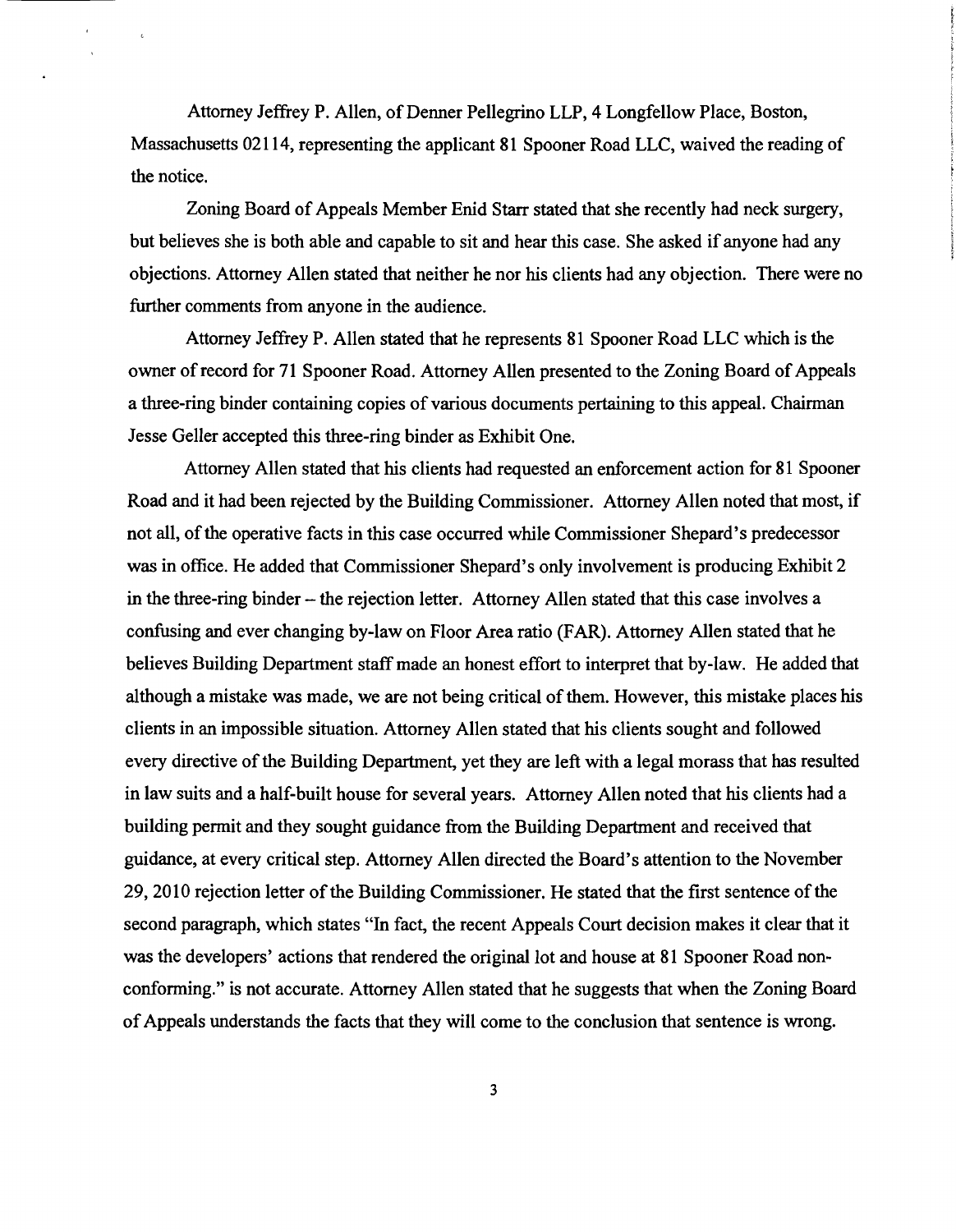Attorney Allen stated that he wished to explain that there are two issues that are not in dispute this evening. The first is that the abutters claim that if you include the attic space as habitable space then it is over FAR, however, this matter is not before the Board. The second issue is the matter of infectious invalidity. Attorney Allen stated that the lot was subdivided with 81 Spooner Road being the only house. The tract of land was subdivided by an ANR. He stated that the second claim is that 81 Spooner Road has too much FAR for the lot it is left on, thus the subdivision rendered it non-conforming. He added that the lot created by the subdivision is infected with the invalidity and becomes an unbuildable lot. Attorney Allen stated that his clients claim that 81 Spooner Road should have been compliant and the only reason that it is not compliant is due to the actions of the purchasers, and they should be forced to bring 81 Spooner Road into compliance. Attorney Allen added that the Building Department ordered that and nothing ever happened. Attorney Allen stated that what his clients are asking is for the Zoning Board of Appeals to do what was ordered in 2006, thus removing the infectious invalidity.

Attorney Allen stated that this case has a long and sordid history. He noted that everyone refers to his clients as the developers. He stated that they are not developers. He stated that they are three individuals Alan Kaplan, Timmy Kelleher and Dennis Cronin. Two of the three have lived their entire life in the Town of Brookline - one is a plumber, one is an electrician and one owns a restaurant. Referring to Exhibit 5 in the three-ring binder, Attorney Allen stated that this matter began when his client's neighbor, Mr. Fogg, sent a letter, dated May 16,2005, to the Building Department asking for enforcement of the zoning by-law. Mr. Fogg asked that the Building Permit that had been issued to his clients, be rescinded. Referring to the same exhibit in the three-ring binder, Attorney Allen noted that the Building Commissioner, in a letter dated May 31,2005, denied the Fogg request. Referring to Exhibit 6 in the three-ring binder, the Zoning Board of Appeals, on November 2, 2010, issued a decision on the Mr. Fogg's appeal of the Building Commissioner's denial to rescind the Building Permit for 71 Spooner Road. Attorney Allen noted that the Zoning Board of Appeals upheld the decision of the Building Commissioner and dismissed the applicant's claim of infectious invalidity. Attorney Allen read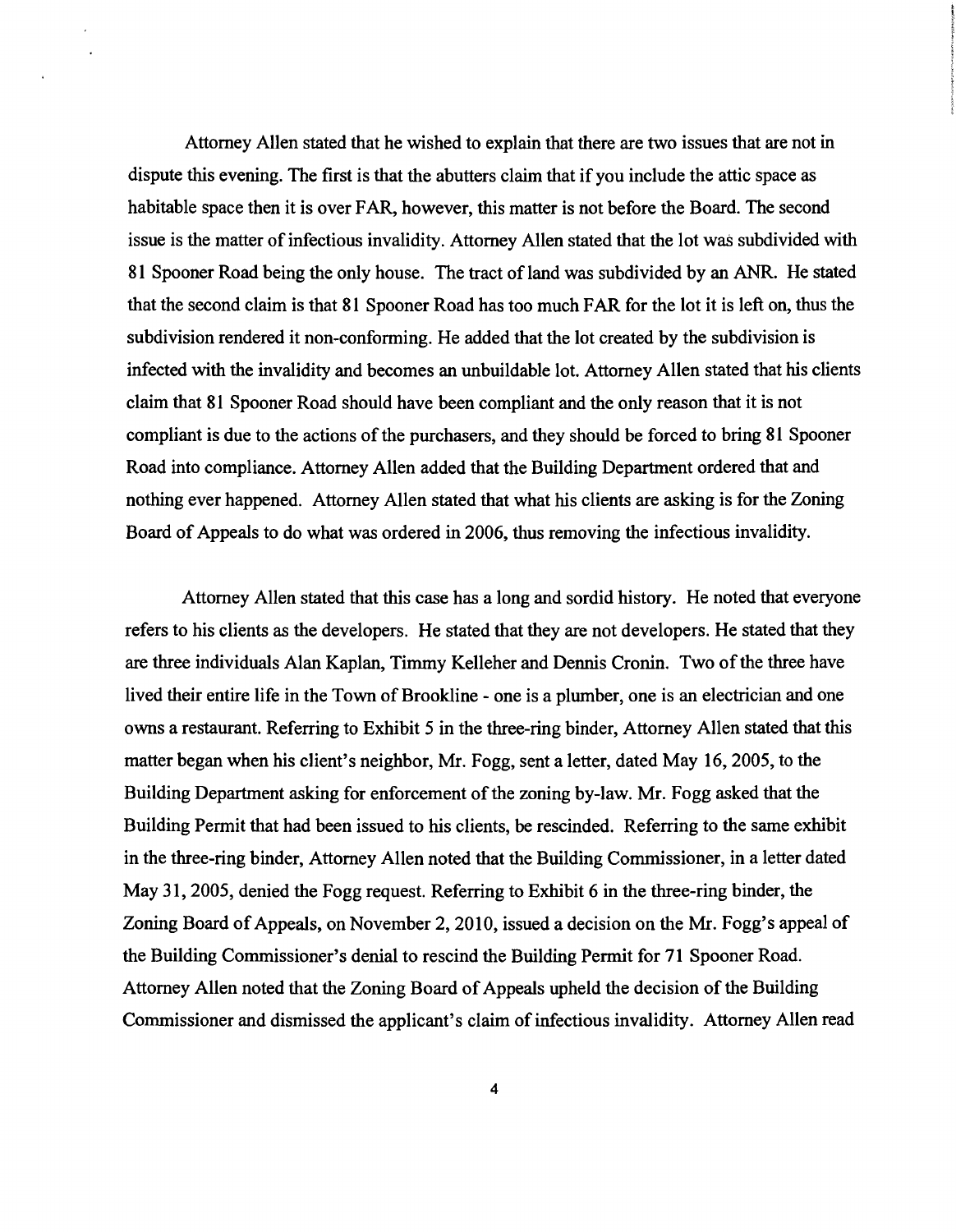aloud the last two paragraphs on page 2 and the first paragraph, in part, on page 3 ofthat Zoning Board of Appeals' Decision to bring the Board's attention to this issue.

Attorney Allen then noted that the decision was appealed to the Land Court and that decision upholds the Board and the Building Commissioner on this issue. Attorney Allen stated that the Land Court concluded that the ruling of the Brookline Zoning Board of Appeals that a Building Pennit would be allowable at 71 Spooner Road on the condition that all the interior finish on the third floor of 81 Spooner Road be removed. He added that the court goes on to say on this issue that the non-conformity was created by the division of 71 Spooner Road and, therefore, 71 Spooner Road is a non-conforming lot as a result of infectious invalidity. He added that 71 Spooner Road could be made conforming by the removal of all the interior finish from the third floor of the house at 81 Spooner Road and a Building Permit may be issued for 71 Spooner Road provided that such a condition is satisfied. He added, that the court's decision states "...accordingly the decision of the Brookline Board of Appeals is affirmed." Attorney Allen stated that the problem is the Velander's never removed the finish and, in fact, they completely built out the third floor without a Building Permit. He added that his clients may have to tear down their three-quarter-built house because their neighbors did not do what was required. He stated that something is wrong.

Referring to Exhibit 8 in the three-ring binder, Attorney Allen stated that the Land Court decision was appealed and that the Massachusetts Appeals Court affirmed, but noted under Footnote 32 that "71 Spooner Road could be made conforming by the removal of all interior finish from the third floor of 81 Spooner Road." Attorney Allen added that it doesn't end there. He stated that there is the issue of standing. Referring to Exhibit 9 in the three-ring binder, Attorney Allen stated that they have submitted an application for appellate review on the issue of standing before the Supreme Judicial Court. He noted that the Supreme Judicial Court granted the application and a copy of the order can be found as Exhibit 10 in the three-ring binder. He stated that the issue of standing will be decided in the not too distant future. Attorney Allen noted that the Supreme Judicial Court, since the acceptance of their application, has come down with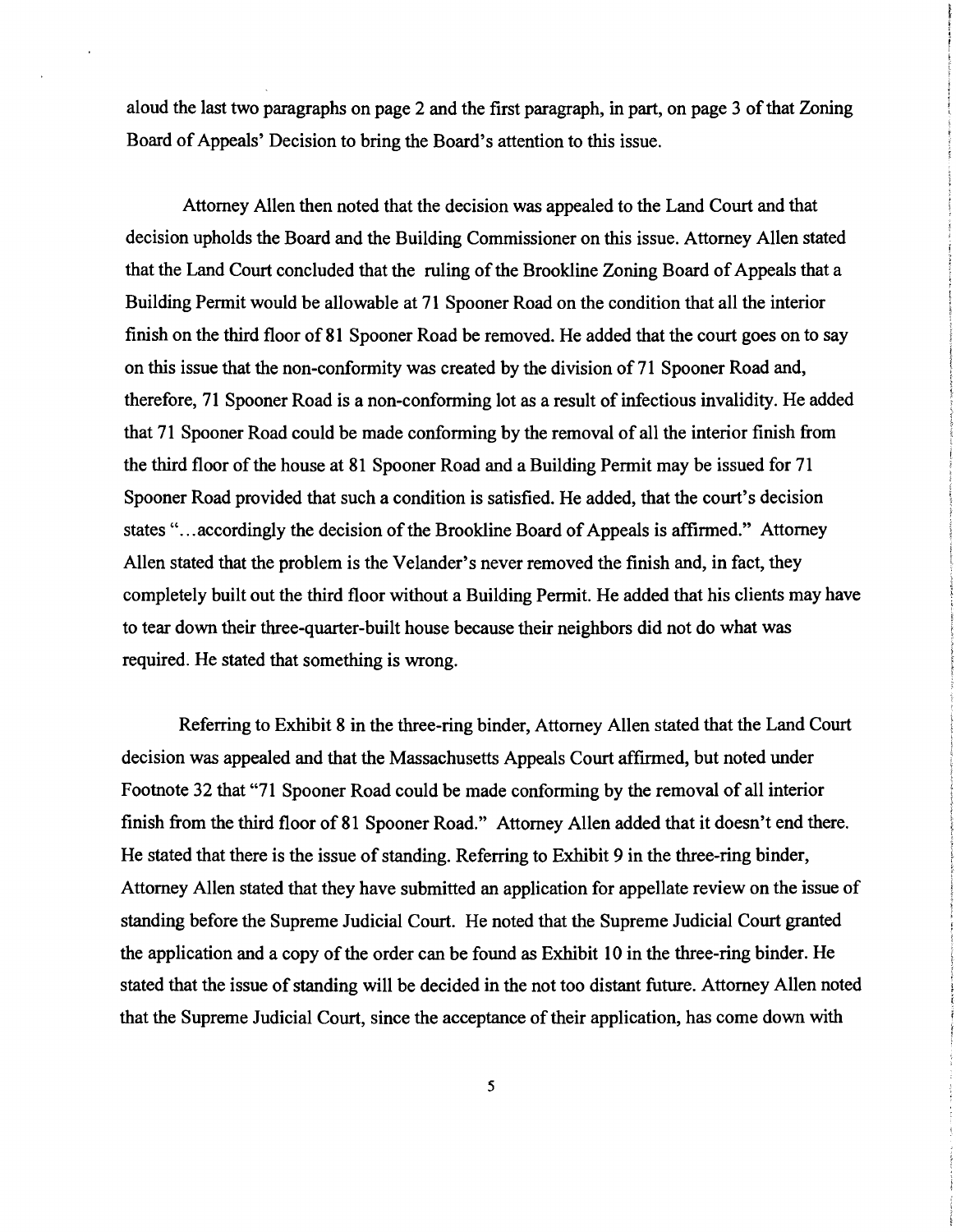two substantial rulings on standing for Chapter 40A. It is an area of zoning law that has received a great deal of attention from the Supreme Judicial Court.

Attorney Allen stated that to understand this complicated matter we must go back to the Zoning Board of Appeals' decision based on the premise that the third floor space at 81 Spooner Road was uninhabitable now or was to be made uninhabitable. Attorney Allen stated that if it had been made uninhabitable or decommissioned, according to the Building Permit that was issued to decommission the space, then there would not be a problem. However, Attorney Allen noted, the Velanders built it out so no one can prove that it was uninhabitable - the evidence, so to speak, was destroyed. Attorney Allen added that there is no suggestion that these people were innocent. The Velanders knew of this issue when they purchased the house or that it could be an issue. Referring to Exhibit 12 in the three-ring binder, Attorney Allen stated that this rider to the Purchase and Sale Agreement, executed by the Velanders and his clients, indicates in paragraph 46 that the actual square footage of the living space may be reduced to meet FAR requirements. He added that in paragraph 33 of the Rider to the Purchase and Sale Agreement, a copy of which can be found at Exhibit 12, in capital letters, it authorizes the buyer to apply to the Building Department for a Building Permit to build out the third floor. Attorney Allen stated that his clients put the Velanders on notice and that there is no question about that. Attorney Allen stated that his clients did not reduce the area themselves because the Town of Brookline told them they did not have to. Referring to Exhibit 11 in the three-ring binder, Attorney stated that Building Inspector James J. Kirby, in sworn testimony, testified that he made that decision. Attorney Allen added that his clients, with extreme caution, had him go out to inspect 81 Spooner Road and that Mr. Kirby told them that the third floor was uninhabitable. Attorney Allen stated that after purchasing the house, the Velanders went to the Town for a Building Permit to remove the finishes on the third floor. He noted, despite that, nothing was done. In fact, Attorney Allen stated, despite the Building Permit to remove the finishes, Mr. Velander did the exact opposite. Referring to Mr. Velander's sworn testimony in Exhibit 14 of the three-ring binder, Attorney Allen stated that Mr. Velander did not remove the finishes but instead he painted the area, installed electrical outlets, retiled the bathroom floor, installed a new sink, a new toilet, and new drywall. Attorney Allen stated that Mr. Velander did this all without a Building Permit.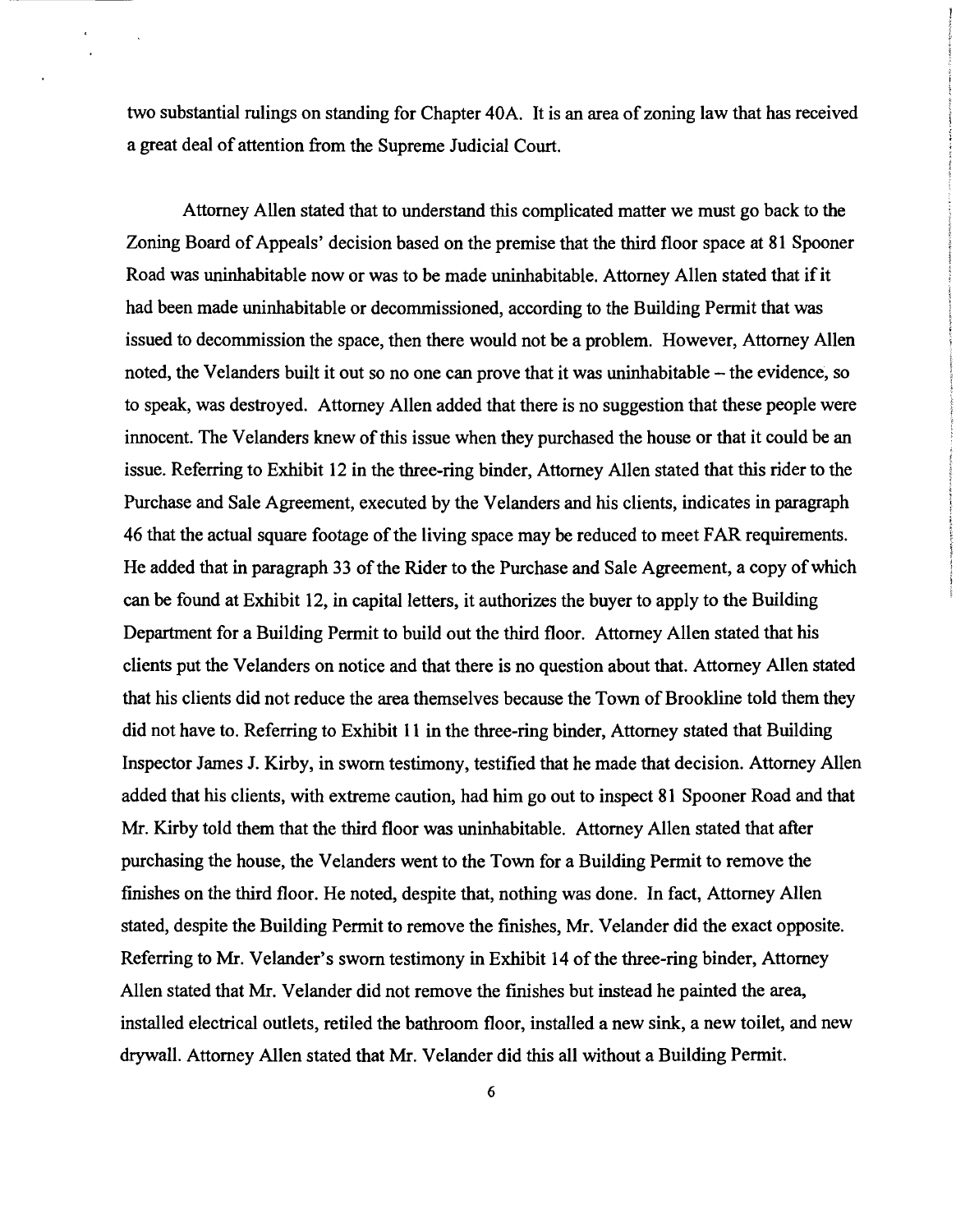Referring to Exhibit 15 in the three-ring binder, Mrs. Velander, on May 24, 2006, received both a notice of violation of the State Building Code and a notice of violation of the Zoning By-Laws from the Town of Brookline. Attorney Allen stated that nothing has happened as a result of these notices. Attorney Allen stated, for all this, without the action of the Zoning Board of Appeals or the action of the Supreme Judicial Court, his clients will have to pay a multi-million dollar fine. Attorney Allen stated that his clients did nothing wrong. He noted that when questions arose about FAR - they went to the Building Department. When they had to make a determination they had the Building Department come out to 81 Spooner Road and tell them what was included and what wasn't. Referring again to Exhibit 11 in the three-ring binder, Attorney Allen sated that Mr. Kirby was asked ifhe had an opinion whether the third floor in 81 Spooner Road was habitable space. Mr. Kirby testified that it was uninhabitable. Attorney Allen stated that says it all.

Chairman Jesse Geller asked Attorney Allen isn't this matter subject to litigation that has already been decided. Attorney Allen stated that it wasn't. He said that this is a request for enforcement. Attorney Allen stated that his clients are saying that the Zoning By-laws should be enforced – the Velanders built the third floor illegally and they should take it out. He added that it is the existence of that third floor that makes his client's property invalid – unbuildable.

Zoning Board of Appeals Member Enid Starr then asked isn't this *resjudicata* where every single one of these issues has been heard and litigated in the Land Court and affirmed by the Appeals Court. She stated that as to these factual issues that have been raised, they have already been litigated and your remedy is not for zoning relief but contractual relief or possibly fraud. She stated that she was at a loss why this is before the board.

Attorney Allen responded by stating that he is asking the Zoning Board of Appeals to enforce the Zoning By-Law – that things can't be built illegally. Attorney Allen stated that the issue of whether or not 81 Spooner Road's third floor was properly built out has never been litigated. He added that if you read Footnote 31 (sic) in the Appeals Court Decision and if you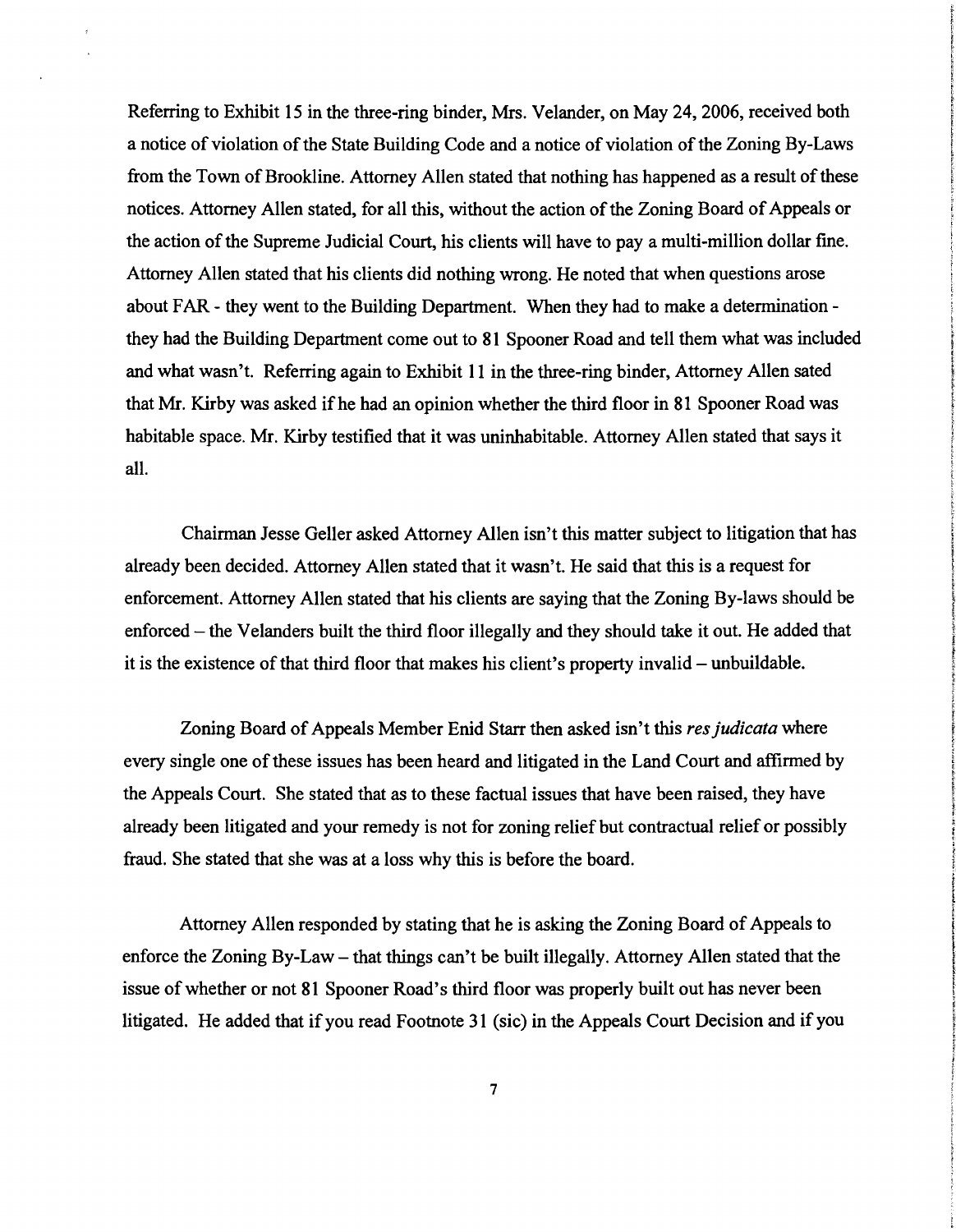read Judge Trombley's decision, they both carve that issue out and say that it is not binding on 81 Spooner Road but the Velanders were not a party so it can't be *resjudicata.* 

Town Counsel Jennifer Dopazo Gilbert read the entire Footnote 32 ofthe Appeals Court decision aloud, stressing the last sentence: "This observation has no binding effect on the homeowners who were not a party to this action." Town Counsel Gilbert also stated that while Building Inspector James Kirby had an opinion on whether the third floor of the original house was habitable or not, Judge Trombley didn't agree with that testimony, in fact, he stated in his decision that prior to the sale to the Velanders the third floor of the house contained two bedrooms, a bathroom and some unfinished space. Town Counsel Gilbert stated that Judge Trombley went further by stating that "[e]ven though the third floor rooms may not have been completely refinished, they are a far cry from the bare joists, wall studs, and roof rafters of an unfinished attic frame. Moreover, reasonable minds may differ on the interpretation of habitable space, and therefore, the board's interpretation must prevail. Accordingly, the finished rooms of the third floor are not an attic, within the meaning of ......the Brookline Zoning By-Law..." Town Counsel then emphasized that the non-confonnity was in existence at the time the parcel was sub-divided. She stated that she believes that Attorney Allen stated that the only reason that 71 Spooner Road was non-confonning was because of the actions of the Velanders when, in fact, both courts have found that the lot was non-conforming when subdivided. She directed the Board's attention to Footnote 31 of the Appeals Court decision, which refers to the *Alley* decision, which finds for a local Building Inspector who refused to issue a permit for a new lot that became non-conforming when sub-divided.

Attorney Allen stated that he respects the opinion of Town Counsel but noted that Town Counsel is adverse to his clients since she represents the Town of Brookline. He added that she has done a great job but she has proven my point that this is not *resjudicata.* Citing Footnote 32, Attorney Allen stated what the court is saying is that once you remove the finishes it becomes a buildable lot. He added that it can't be res judicata since the Velanders were not a party. He further added that where he does agree is that the Supreme Court's Decision could make this moot.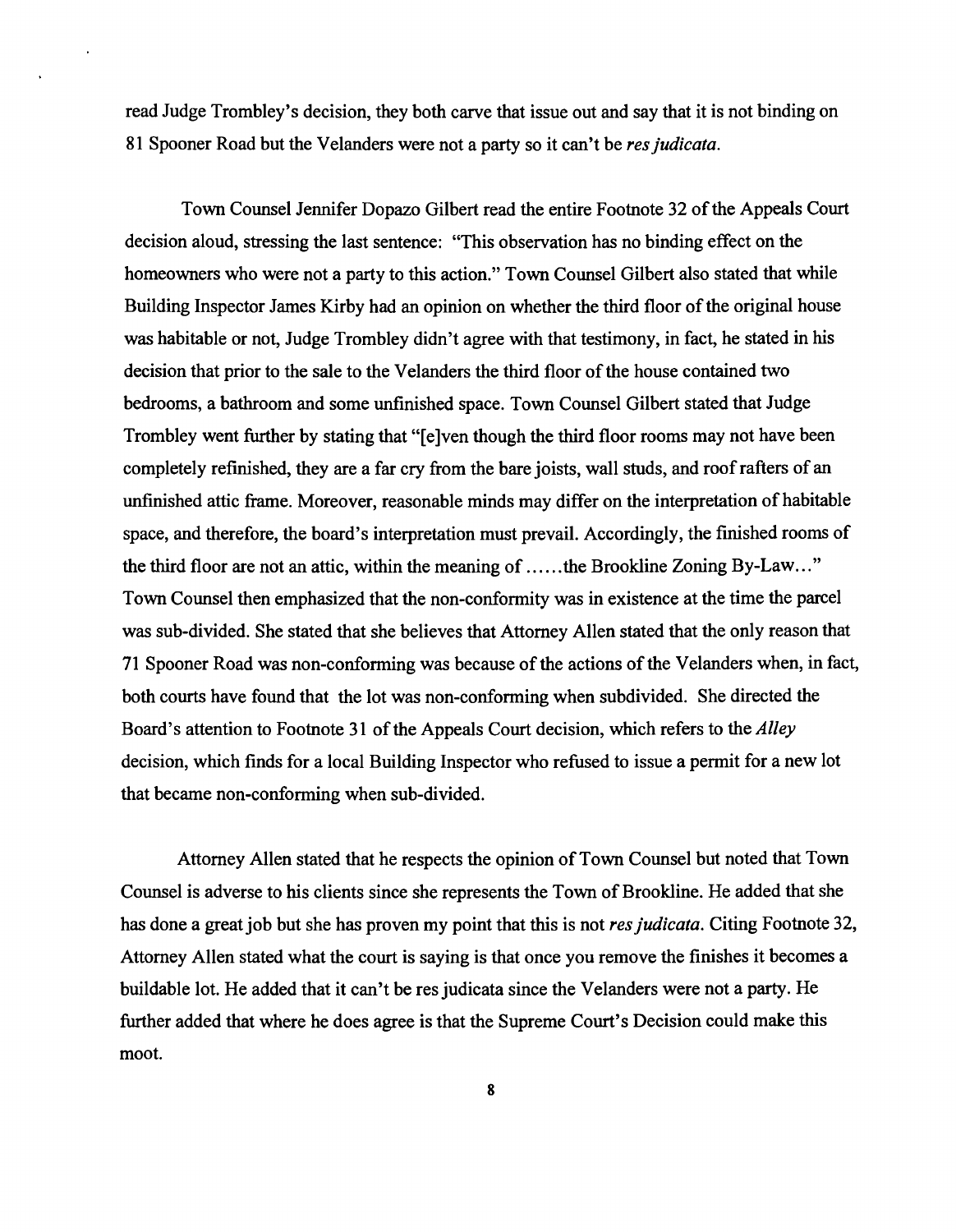Zoning Board of Appeals Member Enid Starr asked Attorney Allen if he disagreed that every single factual matter raised by him this evening has been heard and adjudicated by the Land Court and the Supreme Judicial Court. Attorney Allen stated that he absolutely disagrees. He stated that the Zoning Board of Appeals based their decision on the premise that they were decommissioning the space – thus the Zoning Board of Appeals has never heard this matter. Attorney Allen stated that what his clients are seeking, which hasn't been sought anywhere, is the removal of the finished third floor at 81 Spooner Road. Attorney Allen added that his clients had every reason to believe it would be done because of the Town's citations. He further added that the Town has cited the Velanders for that illegally built space and it is that space that is causing the infectious invalidity. Attorney Allen stated that it doesn't matter what the judge said because the Velanders did the exact opposite on what the Building Permit allowed. It is clearly illegal. Attorney Allen noted that Mr. Velander stated, under oath, that he called the Building Department and he was told to just go ahead – that he did not need a Building Permit. Attorney Allen added that given the number of permits and citations issued by the Building Department, he finds that hard to believe.

Attorney Allen stated that there are two remedies. First an order requiring the removal of the third floor finishes and enforcement of the by-law or the Velanders seek zoning relief for their third floor. Then the zoning issue will have to be addressed. Attorney Allen stated that his clients may not resist at that time. Attorney Allen added that his clients will go bankrupt, noting that one has already lost his home because of this matter, because they can't pay the taxes and they can't pay their taxes because they listened to the town. Attorney Allen noted that when that happens the Velanders are going to cure their problem by either buying his clients' land or by seeking relief. Attorney Allen stated that there is no question that space was illegally built, that it exceeds the FAR and that it violates the Zoning By-Law. He stated that he doesn't understand why we are here this evening because the citation for the violations for the third floor have already been issued. Attorney Allen stated that this is a travesty and what has happened to his clients is unbelievable.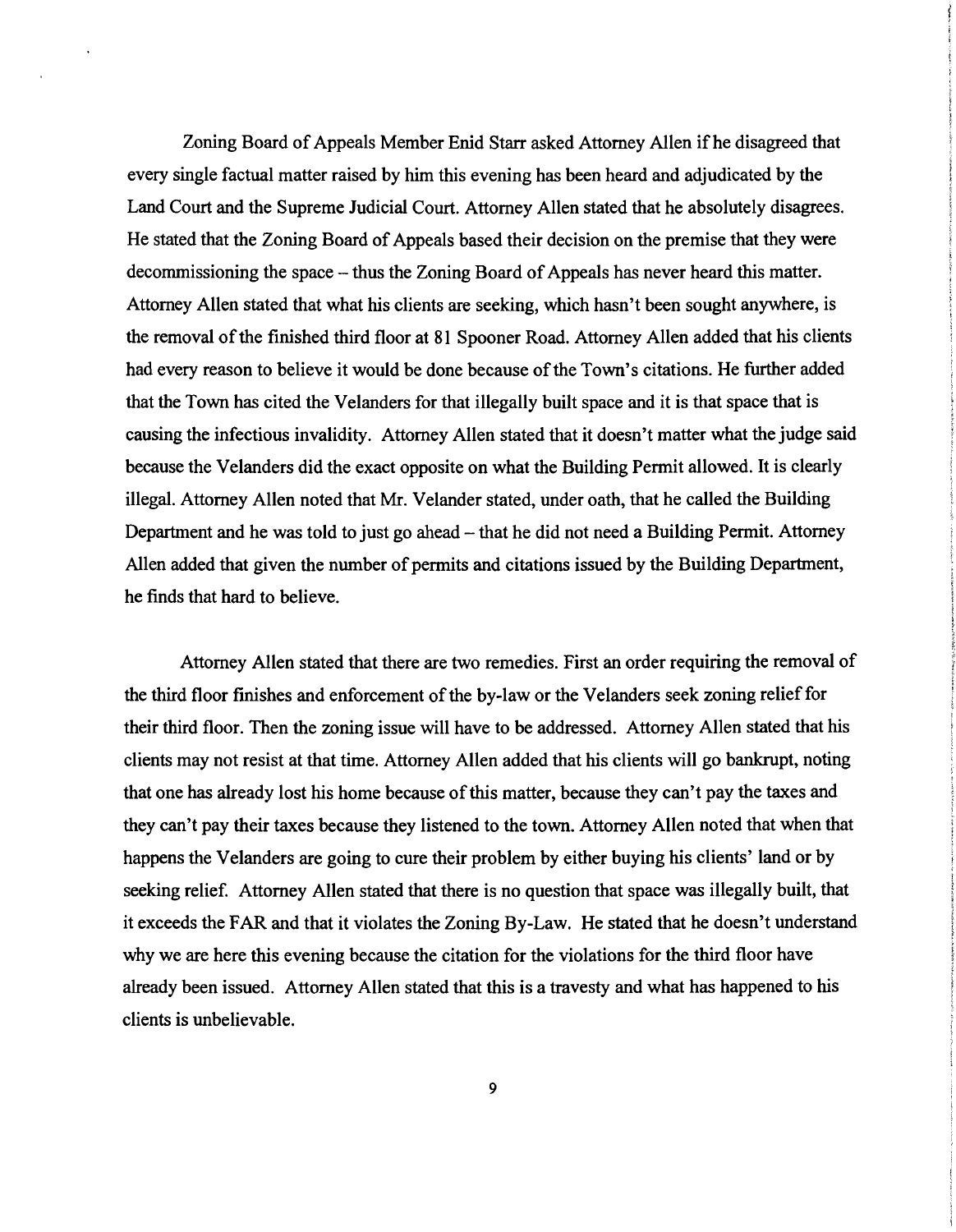Chairman Jesse Geller asked if there was anyone present who wished to speak in support of this application. There were none.

Zoning Board of Appeals Member Enid Starr suggested that counsel for the Velanders should reply now.

Chairman Jesse Geller asked Building Commissioner Michael Shepard and Attorney Jeffrey P. Allen if they objected to hearing from the counsel for the Velanders now. Neither Building Commissioner Shepard nor Attorney Allen objected.

Attorney Jacob Walters, whose professional address is Goldenberg & Walters, 7 Harvard Street, Brookline, Massachusetts, representing Frederik and Rebecca Velander, owners of 81 Spooner Road, Brookline, Massachusetts, stated that it is important to talk about the history of this property. Attorney Walters stated that the owners prior to the applicants lived in the house for many years and there were bedrooms on the third floor which had been occupied at least since 1946. Attorney Walters added that a portion of the third floor became an artist studio when the children moved away. Attorney Walters stated that when the Ve1anders bought 81 Spooner Road the third floor was perfectly habitable. He noted that the owners prior to his clients, the applicants, when they sought sub-division informed the Planning Board that the attic would be decommissioned. Attorney Walters stated that his clients came along and purchased the property in 2005. Attorney Walters produced three affidavits, one each from the real estate agent, the closing attorney and the Velanders who were the purchasers. Attorney Walters stated that each of these affidavits, as well as the listing sheet submitted in a memorandum to the Board from Attorney Wagner, clearly show that this house was marketed as having three floors. He added that both the sellers and the broker were aware that the Ve1anders would use that third floor.

Attorney Walters stated that the Building Permit is an issue of concern. Attorney Walters stated that his clients did obtain a Building Permit but no record of it can be found at the Building Department. He noted that the electrical inspector had signed off on the work. Attorney Walters also stated that the applicants never came to his clients to tell them they had to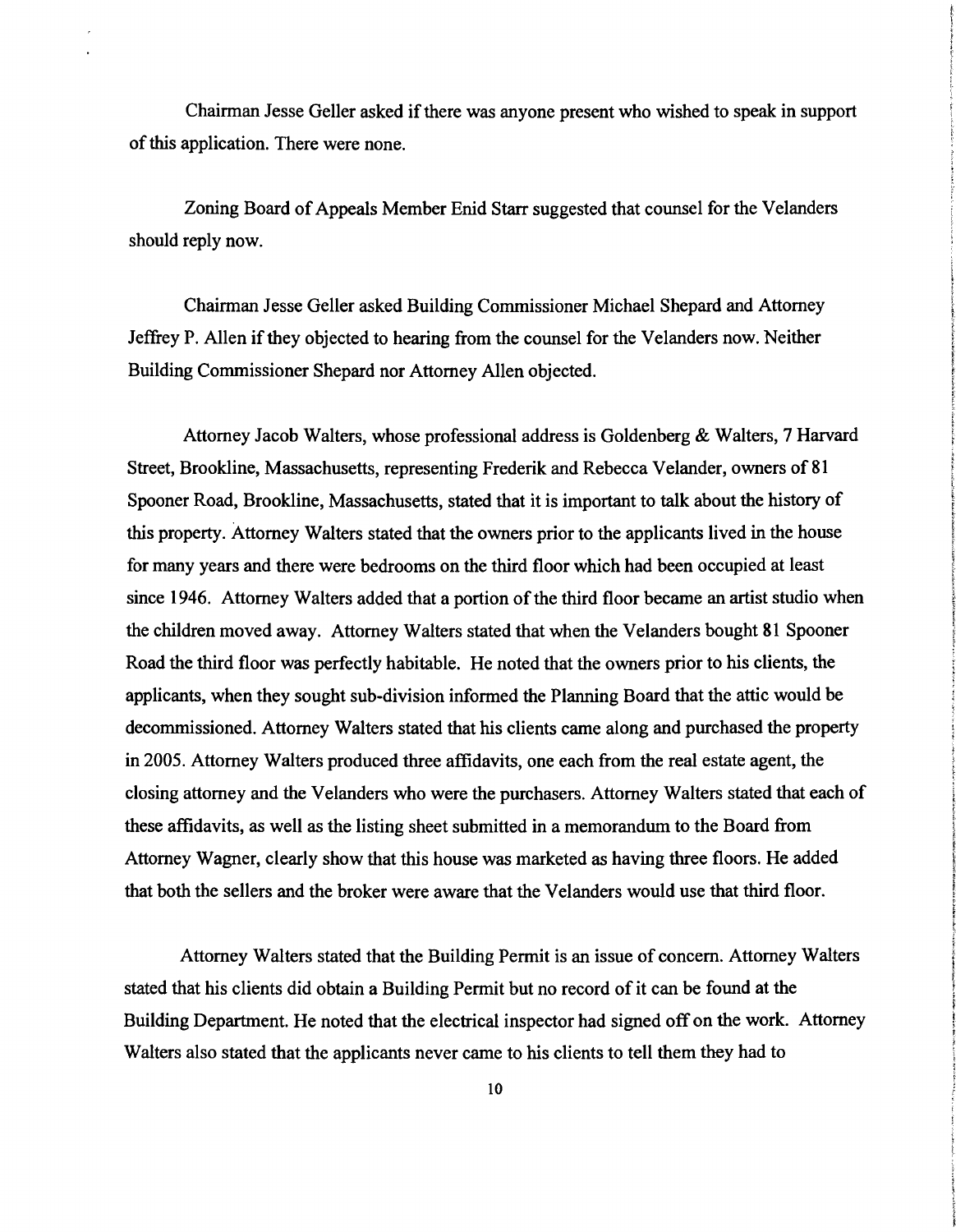decommission the third floor. Attorney Walters said that his clients really didn't want to be a part of this but they find themselves embroiled in it anyway. He said that it is outrageous for his clients, who have paid a lot of money for this house, to reduce the space that has always been used as a third floor. Instead, Attorney Walters stated, that the applicants told the Zoning Board ofAppeals that it was an attic being decommissioned. Attorney Walters noted that at no time did the applicants come to his clients and tell them they had to decommission the third floor  $-$  it never happened. He added that to even suggest, after paying a lot of money for this house and then to reduce it by a third – is laughable. Attorney Walters noted that while there is language in the Purchase and Sale Agreement, portions of that agreement do not survive the closing. He stated that his clients had no idea that this was an issue going forward  $-$  it was never discussed with them.

Attorney Walters stated that he has great respect for the Building Department but there are two major concerns. The first is the testimony that was given to the court by Building Inspector James Kirby. Attorney Walters stated that he is being charitable when he says that Mr. Kirby's testimony was wrong. Attorney Walters also noted that in May 2005, a couple of months after his clients purchased the property, Mrs. Velander, at Mr. Kirby's request, signed a blank Building Permit application. He noted that nobody told her that this application was to decommission of the third floor. He noted that why would the Zoning Board approve an FAR permit based on something that would occur in the undetermined future  $-$  it is just not believable. Attorney Walters stated that in 2006 his clients received a notice of violation and appealed immediately. He stated that at the Zoning Board hearing they were told that this matter was is in litigation and there will be resolution one way or another in the near future. He added that it only seems appropriate that we wait until all this litigation is over before his clients seek relief.

Attorney Walters stated that his clients did absolutely nothing wrong at every stage of the process. He noted that the habitable space in the third floor was always there and that all his clients did was clean it up, paint it, and add some lights and it was properly inspected by the Building Inspector and the Electrical Inspector. He added that much of the work didn't require a permit. Attorney Walters added that the bottom line here is that while his clients are being told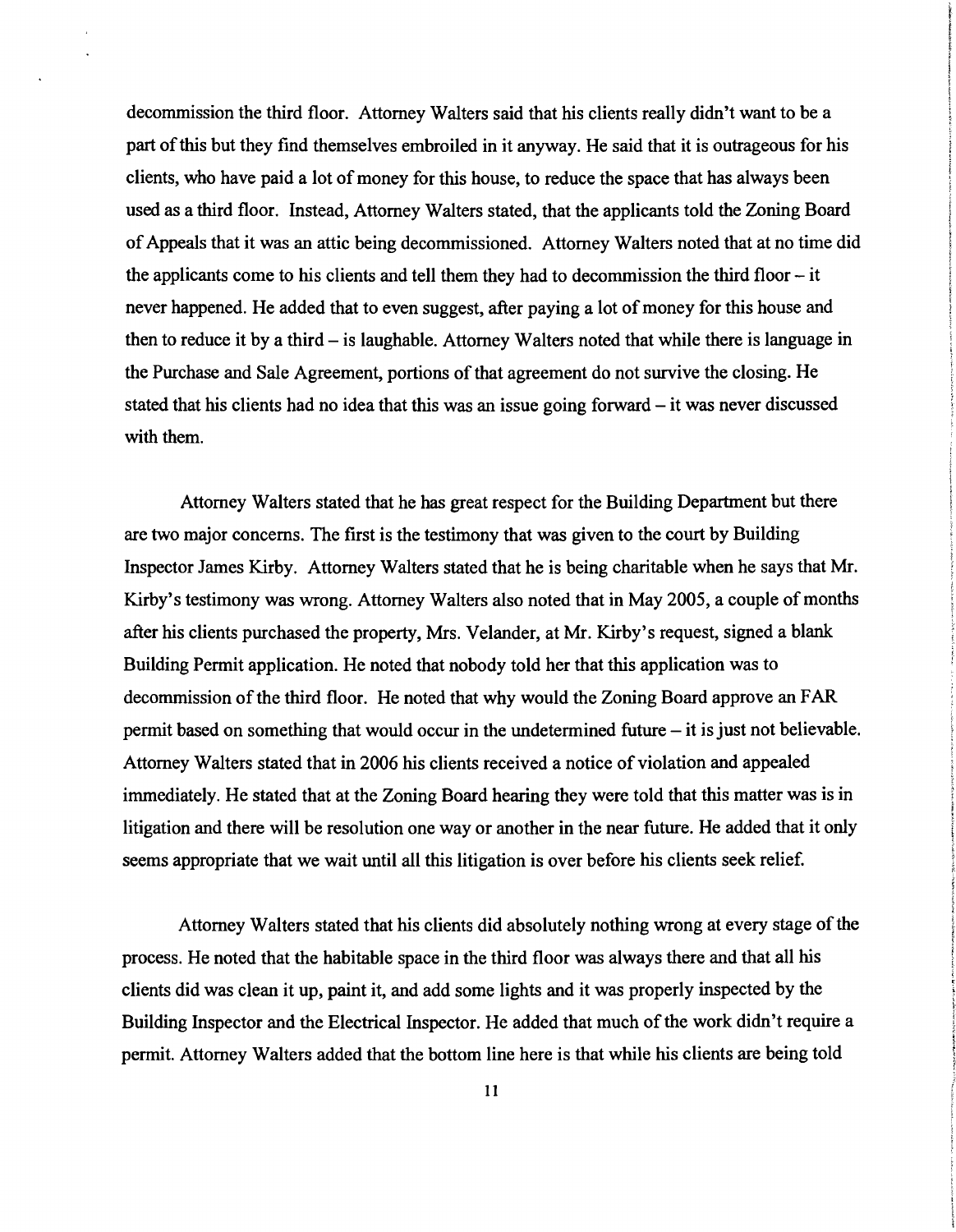one thing, the Board is being told something different. He added that his clients did nothing wrong and that taking a third of their house away in order to solve somebody else's problem is an unacceptable solution. Attorney Walters stated that the definition ofthe attic is clearly not the habitable space on the third floor that his client's children have been occupying since they bought the property. Attorney Walters urged the Zoning Board of Appeals to take no action on this application. Attorney Walters then produced three letters in support of his clients' position.

Attorney Jeffrey P. Allen, rising for a procedural issue, stated that the attorney for the Fogg's has every right to speak when the hearing is opened up to the public but he is not a party to this proceeding and shouldn't speak before Commissioner Shepard.

Zoning Board of Appeals Member Enid Starr stated that it was her suggestion that Attorney Wagner speak before the Building Commissioner testified simply for context. She stated that she believed that it was easier for the Board to hear three arguments in a row.

Attorney Allen stated then if that is the case he would like to respond briefly before the Board opens the hearing to the public.

Zoning Board of Appeals Chairman Jesse Geller stated that he would like to hear from Building Commissioner Shepard at this time.

Attorney Allen requested a brief three minute recess.

At 8:18 P.M. Zoning Board of Appeals Chairman Jesse Geller granted a short recess.

At 8:21 P.M. Zoning Board of Appeals Chairman Jesse Geller called the hearing back to order. Chairman Geller stated that the three affidavits, submitted by Attorney Walters, were accepted by the Board as Exhibits 2A, 2B and 2C and that the letters of support he submitted were accepted as Exhibits 3A, 3B and 3C. Chairman Geller also stated that the Board would like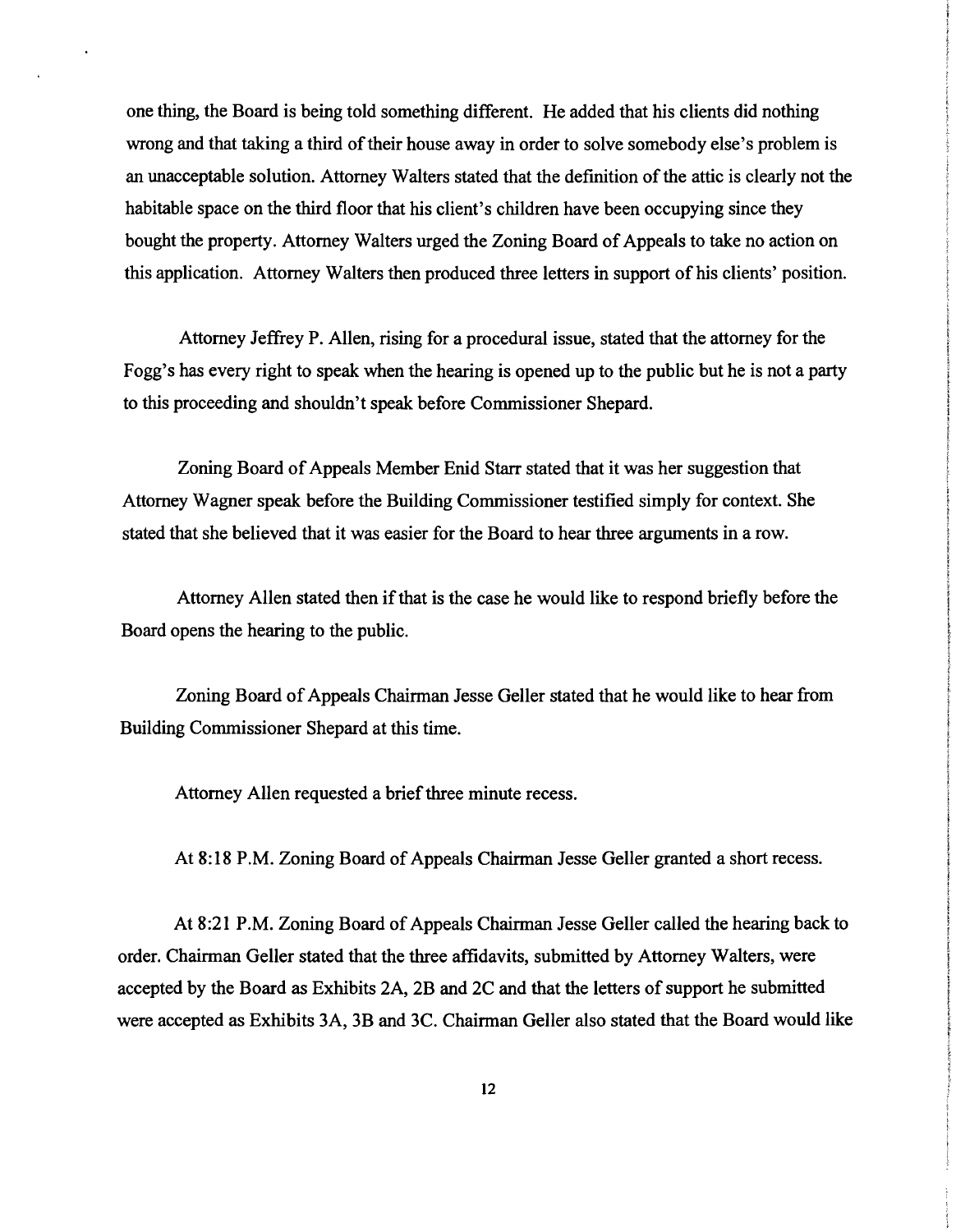to keep this hearing to a reasonable time and if it were not resolved by 9:00 P.M., that the Board would reconvene the hearing to another day.

Building Commissioner Michael Shepard stated he cannot represent that anyone did anything right nor can he represent that anyone did anything wrong. He added that if certain practices of the Building Department occurred in the past – they are not practiced now. Commissioner Shepard stated that on its face this is not entirely a zoning issue. There are some civil law issues here that probably need to be resolved. He noted that historically, we had decommissioned attics by simply putting a lock on the door but added that we don't do that anymore. Commissioner Shepard stated that now decommissioned space counts towards FAR as there have been many changes to the Zoning By-law. Commissioner Shepard stated that he has no direct evidence that anything was untoward by the Building Department. He noted that it is a sad thing for the Velanders, the builders as well as the Town of Brookline. Commissioner Shepard noted that the concept of infectious invalidity appeared to be a foreign concept in Brookline when he first became Building Commissioner. He noted that we have had two or three cases since this one regarding subdividing and building on the newly created lot. He added that one of those cases was not more than 100 feet away from this property. Commissioner Shepard stated that Attorney Walters was correct in terms of permitting. He stated that the only work on the third floor at 81 Spooner Road, that may have required a Building Permit, was the drywall installation. He added that he doesn't know whether a Building Permit was issued for this work or not. Commissioner Shepard ended by stating that this problem was caused by the sub-division of the land. He noted that the Planning Board when they grant an ANR plan they do not look at these zoning issues, only whether it has access on a way and lot size. He added that while the Planning Board endorses the plan they state that it may not necessarily meet all the zoning requirements.

Zoning Board of Appeals Chairman Geller asked the Board if they had any questions. There were none.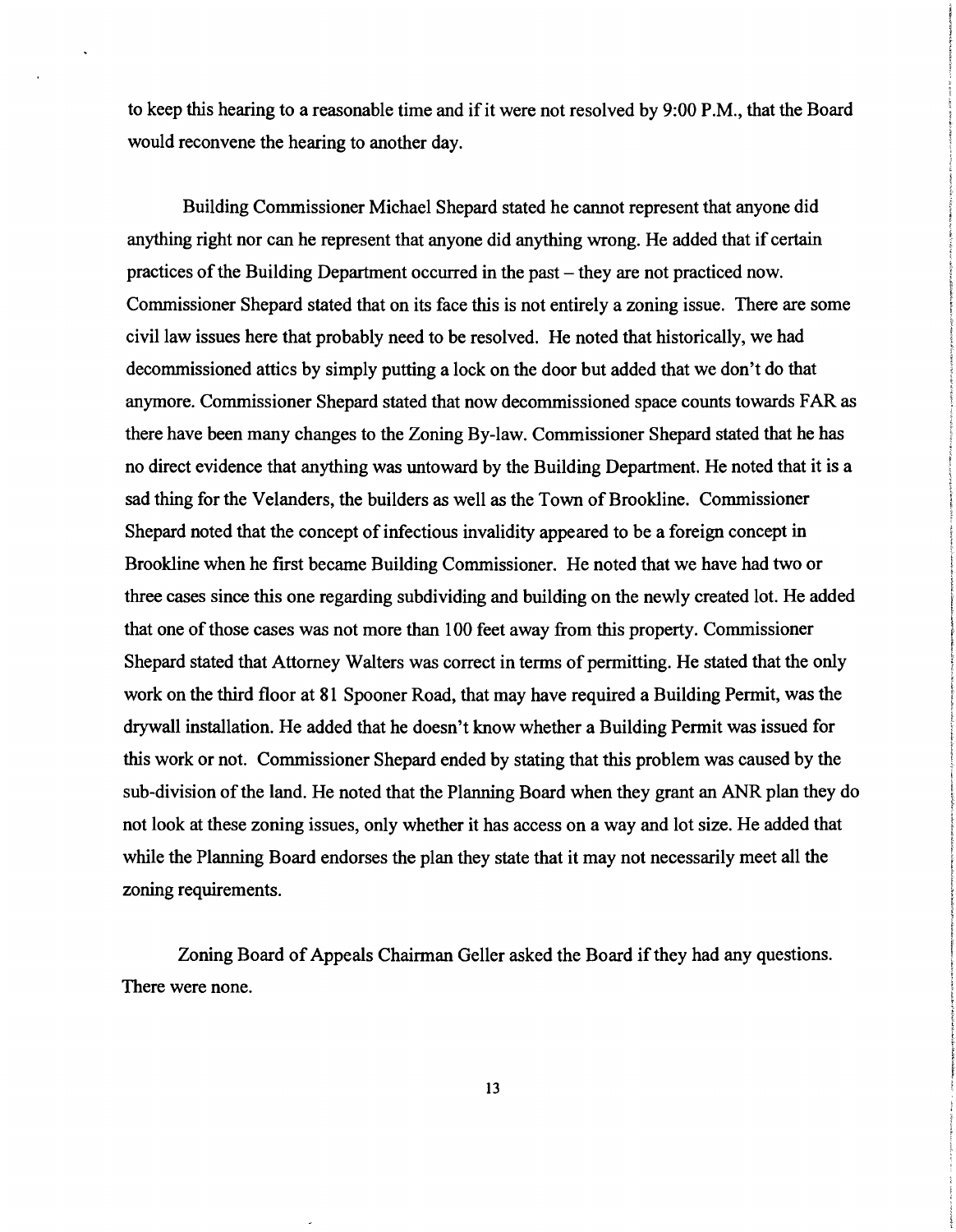Zoning Board of Appeals Chairman Geller then asked if there was anyone present who wished to speak in favor of the decision by the Building Commissioner. Attorney James Gray Wagner, whose professional address is Conn, Kavanaugh, Rosenthal, Peisch & Ford, Ten Post Office Square, Boston, Massachusetts, representing Frances K. Fogg and George P. Fogg III. Attorney Wagner stated that this case actually starts in 2004. He noted that in 2004 the only ones involved in this case were the developers and the neighbors – the Foggs. Attorney Wagner stated that the reason he mentions that is because that it has been represented that nobody knew that this was going to be a problem and did not understand infectious invalidity. Attorney Wagner stated that in 2004, before there was a sub-division and before there were zoning decisions, both he and Mr. Fogg stood at 81 Spooner Road and told the developers what would happen if they didn't decommission the third floor. Attorney Wagner stated that they had that option and they chose not to do it. He stated that they are not an innocent party that was uninfonned, they knew it was coming. Attorney Wagner stated that Attorney Allen said that the only way to cure this problem is to decommission the third floor at 81 Spooner Road. Attorney Wagner noted that decommissioning space is no longer allowed under the by-law and that remedy no longer works.

Attorney Wagner stated that the concept of infectious invalidity says that it is not the old existing house that suffers the consequences of the subdivision but it is the new house. He noted that the case law is clear on this matter and was cited to them back in 2004.

There was an outburst from the audience directed towards Attorney Wagner. Attorney Jeffrey P. Allen apologized for the outburst from one of his clients, noting that this client has lost his house over this issue.

Attorney Allen asked if he could respond briefly to Attorney Wagner's remarks. Chairman Jesse Geller stated that he wished to save Attorney Allen's rebuttal to the end.

Roger Blood, a resident of 69 Cleveland Road, Brookline, Massachusetts and a Town Meeting Member from Precinct 13, stated that he has lived near this property for over 36 years. He stated that his daughters were friends with the Blakely's children, who owned this house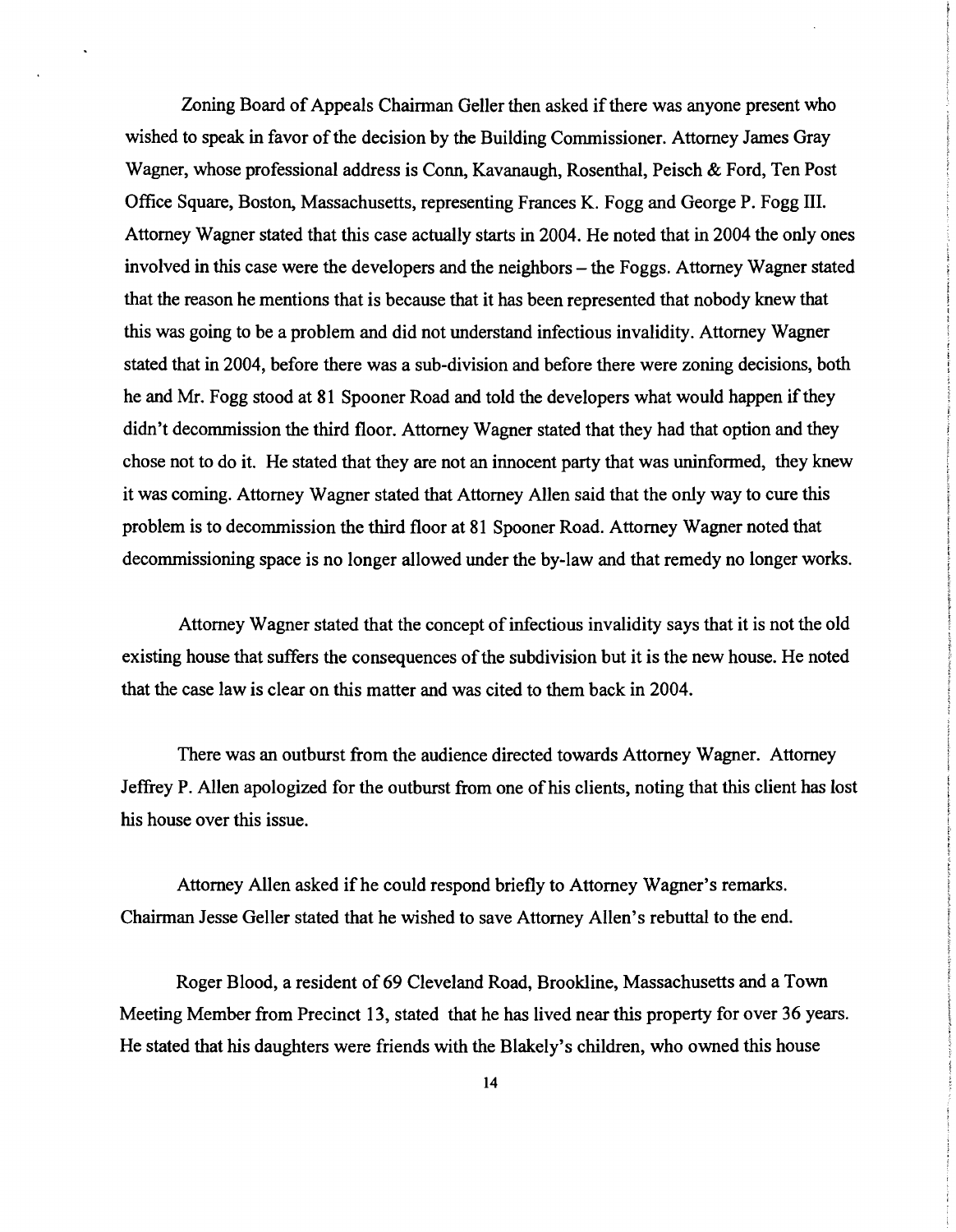before being sold to the developers. Mr. Blood stated that the third floor was in use back then. Mr. Blood stated that all he wants to see is the enforcement of the law and the end of the misinterpretation of FAR.

Zoning Board of Appeals Chairman Jesse Geller asked if there was anyone else present who wished to speak in favor of the Building Commissioner's decision. There were none.

Rosemary Kelleher, spouse of one of the applicants, asked to address the Board. Chairman Geller asked Building Commissioner Michael Shepard ifhe had any objections to Ms. Kelleher speaking. Commissioner Shepard said that he did not object.

Rosemary Kelleher, stated that her husband applied for a building permit, which was approved by the Town of Brookline and did everything in compliance with the Town of Brookline. She stated that the Velanders were made aware through the Purchase and Sale Agreement that some remedy might need to take place before they signed the contract. She added that they were clearly made aware that there was an issue. Ms. Kelleher stated that it is preposterous that these applicants did everything by the Town of Brooldine's standards and now they have paid for it dearly. Ms. Kelleher stated that she personally had two conversations with Mr. Fogg and that his response, to the first conversation, was that he met with my husband and that he told him that there would be consequences for not having done what he told them to do. Ms. Kelleher stated that during the second conversation she had with Mr. Fogg he asked her if she had lost everything and had she lost her home yet. Ms. Kelleher stated that she believes that it is outrageous that a Building Permit for decommissioning has not been enforced. She noted the exact opposite has happened without a Building Permit. Ms. Kelleher stated that everything that was done by the applicants was done with permits and according to the rules of the Town of Brookline and the outcome has been personally horrific. Ms. Kelleher stated that this whole process has been atrocious and outrages and asks the Board to put an end to this obnoxious waste of time, because one man told the applicants that if they didn't do what he told them to do that "I will bury you".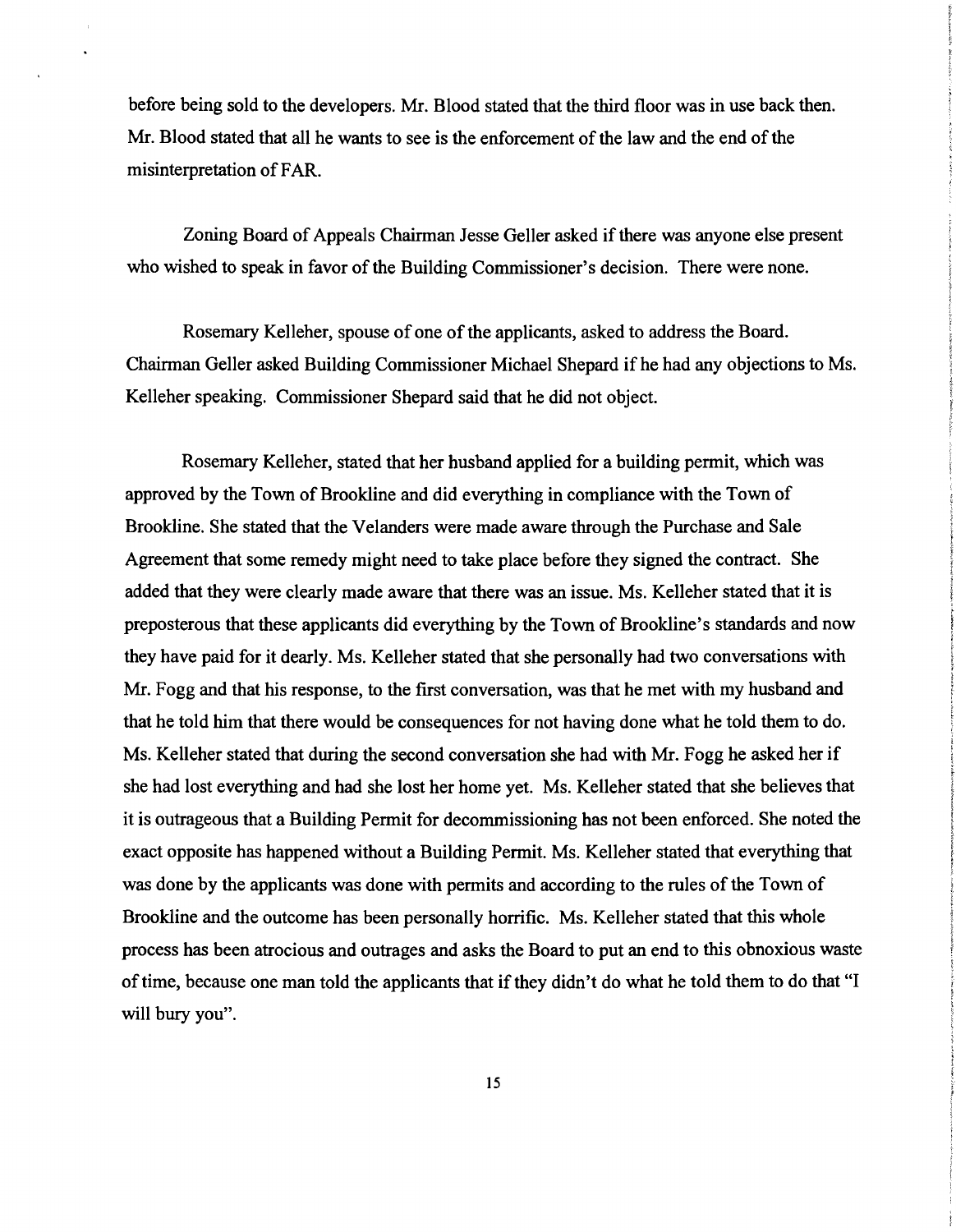Attorney Jeffrey P. Allen, in rebuttal, stated that if the Board reads only one thing, then read Mr. Velander's testimony, because everything represented to you this evening is 100 percent contrary to his testimony. Attorney Allen stated that in Mr. Velander's testimony there was no mention of a blank Building Permit. He added that he testified that he was aware of the FAR issue and that he discussed it with his lawyer and that his lawyer told him not to worry about it. Attorney Allen stated that the Building Commissioner didn't tell his clients that the third floor had to be decommissioned but, in fact, that it had already been decommissioned. He stated that you have Mr. Kirby's testimony. Attorney Allen also stated that Attorney Wagner is wrong. Attorney Allen stated that we still have a Building Permit for 71 Spooner Road and that it has not been rescinded – we voluntarily stopped work. Attorney Allen stated that even if the Board rules in his clients' favor we still have to remove a portion of 71 Spooner unless we win at the Supreme Judicial Court. Attorney Allen added that at some point the Velanders will have to get zoning relief or deal with those outstanding citations if they do not get that zoning relief. He added that if the citations don't solve the problem then we come back to where we are right now and by then the SJC will have ruled. Attorney Allen asked why don't the Velanders seek the necessary relief before his clients are dead. He stated that they tried to accomplish that before they brought this action and were unsuccessful. He suggested that perhaps we could adjourn to allow the Velanders to apply for this relief. He stated that if the relief is granted then there is no more infectious invalidity. Attorney Allen stated that nobody wants a draconian result for either the Velanders or his clients. He noted that unless they win at the SJC his clients will suffer a draconian result because a portion of 71 Spooner Road will have to be ripped out. Attorney Allen stated that option is a pragmatic, fair and open process to deal with this zoning morass. He urged the Board to consider that option. Attorney Allen stated that he cannot begin to find the words for what this case has done to his clients. He stated that three lives have been ruined. He added that they are the victims of a political battle over a zoning by-law that doesn't work. He stated that FAR is a concept that is antiquated and doesn't work.

In deliberation, Zoning Board of Appeals Member Jonathan Book stated that it is unfortunate that there are a lot of innocent people that have been adversely affected. He stated that the trouble he is having is that he doesn't think that this is the right forum. He stated that the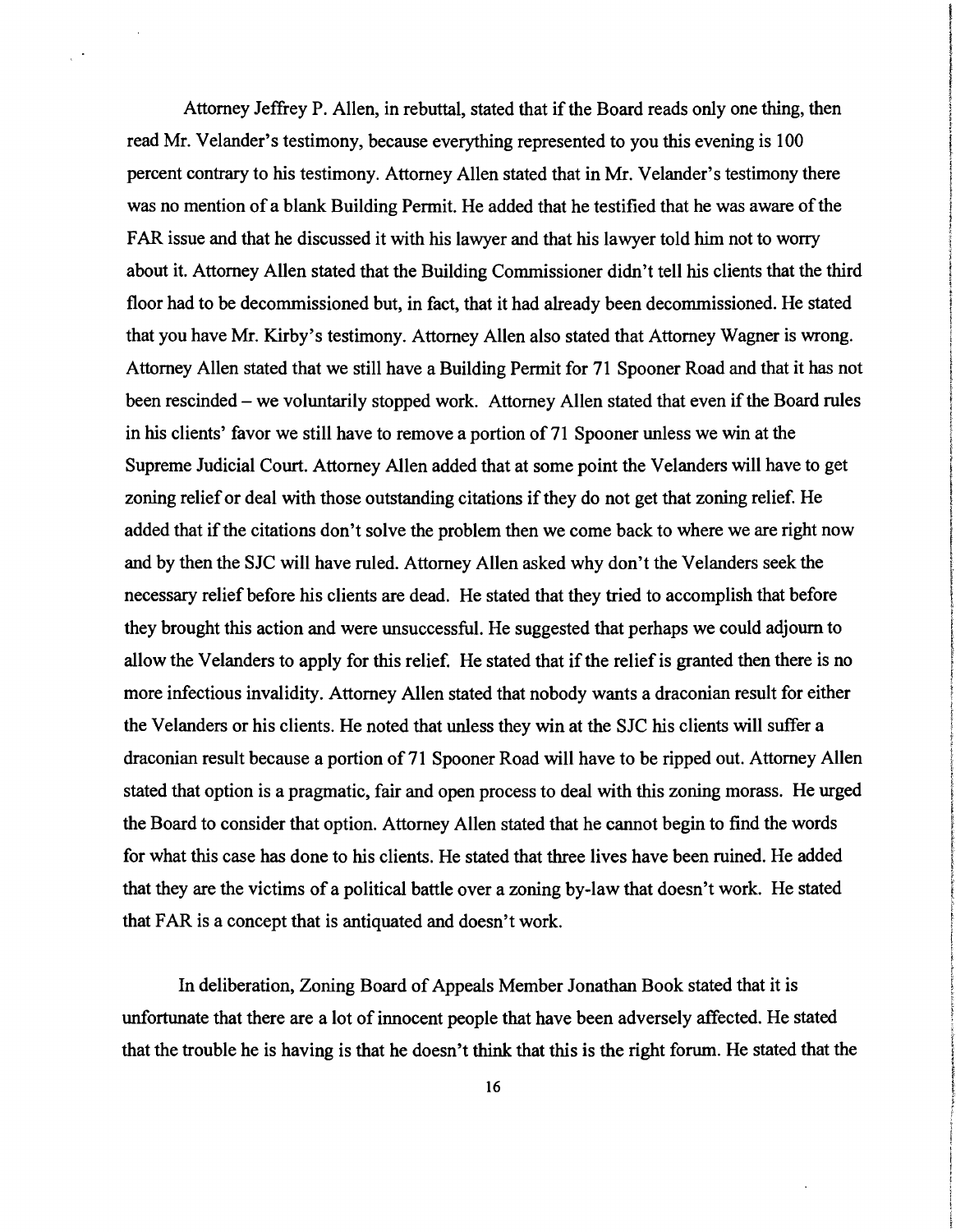relief that is being requested isn't going to make this situation better and it is not really the problem. Mr. Book stated that he is not quite sure why the Board is being asked to overrule the Building Commissioner to require this space to be decommissioned space since it is not going to solve anything. He added that it just doesn't seem to be the right relief that is being asked for. Mr. Book stated that it seems this issue should be dealt with in the courts between the parties.

 $\chi^{\pm\frac{1}{2}}$ 

Zoning Board of Appeals Member, Enid Starr, agreed with Mr. Book. Ms. Starr stated that this is a very sad situation and very unfortunate. Ms. Starr stated that counsel has done a terrific job with their representations and that there are no real bad guys in the room nor are there any real good guys in the room. She stated that this simply is not the right forum. Ms. Starr stated that if representations or agreements were made, this is not the proper forum to settle those. She added that certainly representations and warranties made in a Purchase and Sale Agreement do not survive and that is pretty good law. Ms. Starr stated that she personally does not believe that this is a zoning issue and that the Zoning Board of Appeals should affirm the Building Commissioner's ruling.

Chairman Jesse Geller stated that he agrees with what both members have said. Chairman Geller pointed out that Attorney Allen's presentation was excellent but that he agrees with the other members that this is a private contract issue. Chairman Geller stated that he read the excerpt of the Purchase and Sale Agreement, that Attorney Allen provided and he can't tell you what it says. He stated that he has drafted and read thousands of purchase and sale agreements, and he doesn't know what the meaning of that language is. Chairman Geller stated that this is not an issue for the Zoning Board of Appeals to decide – rather this is a matter of the parties to decide in litigation.

Upon motion made and duly seconded, it was UNANIMOUSLY

VOTED: To deny the appeal of 81 Spooner Road LLC and affirm the decision of the Building Commissioner dated November 29, 2010 as recorded in BOA#2011 81 Spooner Road.